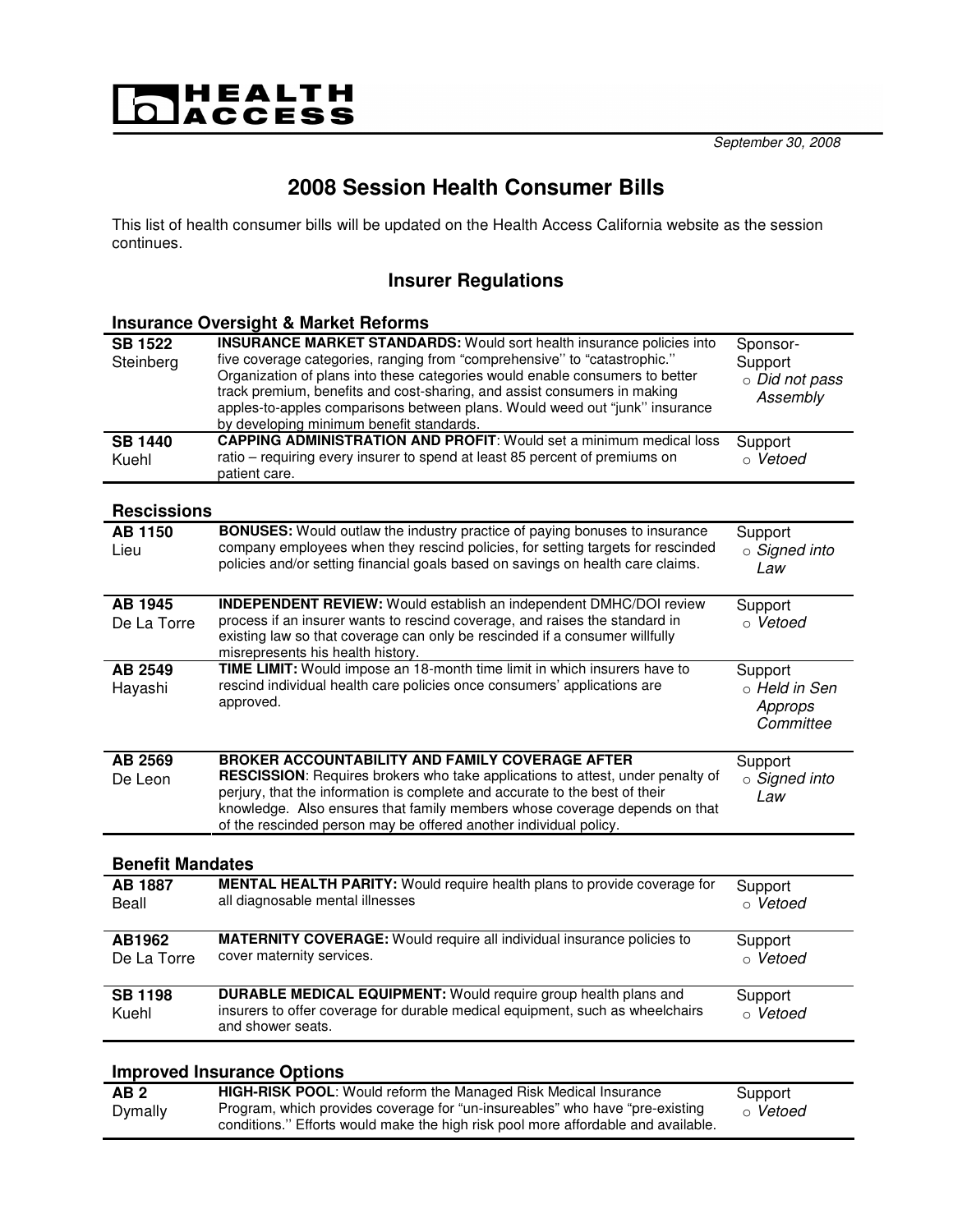| <b>SB 1379</b><br>Ducheny | USE OF INSURER PENALTIES: Would use the fines levied on insurers for<br>improper rescissions to subsidize MRMIP and repay loans for physicians<br>working in underserved areas                                                        | Support<br>○ Signed into<br>Law |
|---------------------------|---------------------------------------------------------------------------------------------------------------------------------------------------------------------------------------------------------------------------------------|---------------------------------|
| <b>SB 973</b><br>Simitian | <b>PUBLIC INSURER:</b> Would create a statewide public insurer, connecting existing<br>regional, county-based health care plans, to compete with private health care<br>plans and provide consumers more affordable coverage choices. | Support<br>○ Vetoed             |

#### **Health Care Providers**

#### **Transparency: Cost and Quality Data**

| AB 2967<br>Lieber                    | <b>TRANSPARENCY AND DISCLOSURE:</b> Would require public reporting of cost<br>and quality by hospitals, HMOs and others in the health care industry.                                                                                      | Oppose unless<br>Amended<br>○ Did not pass<br>Senate |  |
|--------------------------------------|-------------------------------------------------------------------------------------------------------------------------------------------------------------------------------------------------------------------------------------------|------------------------------------------------------|--|
| <b>SB 1300</b><br>Corbett            | <b>CONFIDENTIALITY CLAUSES:</b> Would prohibit confidentiality clauses, which<br>keep secret information on pricing and health care quality from consumers, in<br>contracts between providers and insurers.                               | Support<br>○ Did not pass<br>Senate<br>concurrence   |  |
| <b>Doctor and Hospital Oversight</b> |                                                                                                                                                                                                                                           |                                                      |  |
| AB 2146<br>Feuer                     | 'NEVER EVENTS': Bans providers from billing patients or insurers when they<br>have made an avoidable mistake, such as operating on the wrong person,<br>prescribing the wrong drugs, or leaving foreign objects inside a surgery patient. | Support<br>⊙ Held in Sen<br>Approps<br>Committee     |  |
| AB 2942<br>Ma                        | <b>COMMUNITY BENEFITS:</b> Would standardize what non-profit hospitals report as<br>"community benefits" to justify their non-profit status. Also requires for profit<br>hospitals to report community benefits.                          | Support<br>o Held in Sen<br>Approps<br>Committee     |  |
| <b>SB 1633</b>                       | <b>PREDATORY LENDING:</b> Would prohibit dentists' offices from offering high-                                                                                                                                                            | Support                                              |  |

#### **Hospital Transactions**

been rendered.

Kuehl

| AB 2400<br>Price   | HOSPITAL CLOSURES: Would require public notice before closing a hospital.                                                                                                                                                                                         | Support<br>$\circ$ Signed into<br>Law            |
|--------------------|-------------------------------------------------------------------------------------------------------------------------------------------------------------------------------------------------------------------------------------------------------------------|--------------------------------------------------|
| AB 2697<br>Huffman | <b>BOUTIQUE HOSPITALS:</b> Would require so-called "boutique hospitals" to asses<br>their impact on a community's health system annually, specifically whether they<br>siphon doctors, workers, providers from hospitals caring for less affluent<br>populations. | Support<br>o To governor                         |
| AB 2741<br>Torrico | HEALTH IMPACT ANALYSIS: Would require for-profit hospital sales to undergo<br>health impact analyses to gauge the transaction's effects on the affected<br>community, health care services, and the community's public interest.                                  | Support<br>o Held in Sen<br>Approps<br>Committee |

interest loans to patients while they are under the influence of anesthesia. Would also prohibit dental offices from charging lines of credit before services have

o Vetoed

#### **Balance Billing**

| AB 1203<br><b>Salas</b> | <b>EMERGENCY ROOM BILLS:</b> Would prevent emergency departments - which<br>do not have a contract with a patient's insurance company -- from directly billing<br>the patient, requiring the hospital to seek payment directly from insurers. | Support<br>○ Signed into<br>Law |
|-------------------------|-----------------------------------------------------------------------------------------------------------------------------------------------------------------------------------------------------------------------------------------------|---------------------------------|
| <b>SB 981</b><br>Perata | ER DOCTOR BILLS: Would prevent emergency physicians - who do not have a<br>contract with a patient's insurance company -- from directly billing the patient,<br>requiring providers to seek reimbursement directly from insurers.             | Support<br>⊙ Vetoed             |